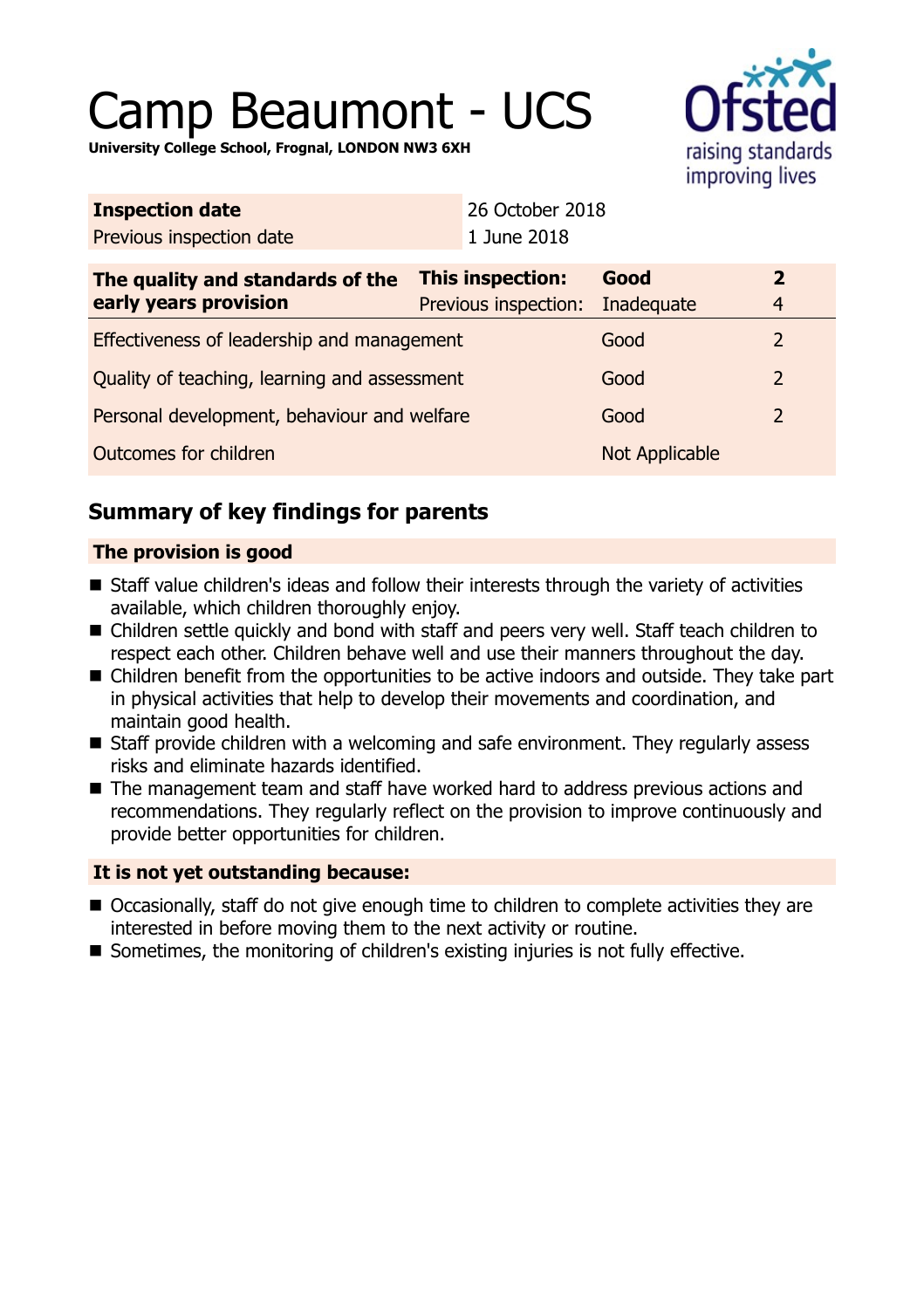## **What the setting needs to do to improve further**

#### **To further improve the quality of the early years provision the provider should:**

- $\blacksquare$  give children enough time to finish activities they are interested in before moving them to the next activity or routine
- $\blacksquare$  review the arrangements in place for monitoring the existing injuries of children on a daily basis, to help staff understand how to thoroughly follow them.

#### **Inspection activities**

- $\blacksquare$  The inspector spoke with the managers, some children, parents and staff throughout the inspection.
- The inspector sampled a range of documents available, including those relating to the premises, staff suitability, safeguarding and children.
- The inspector observed activities and daily routines, indoors and outside.
- $\blacksquare$  The inspector carried out a joint observation with one of the managers.

## **Inspector**

Nataliia Moroz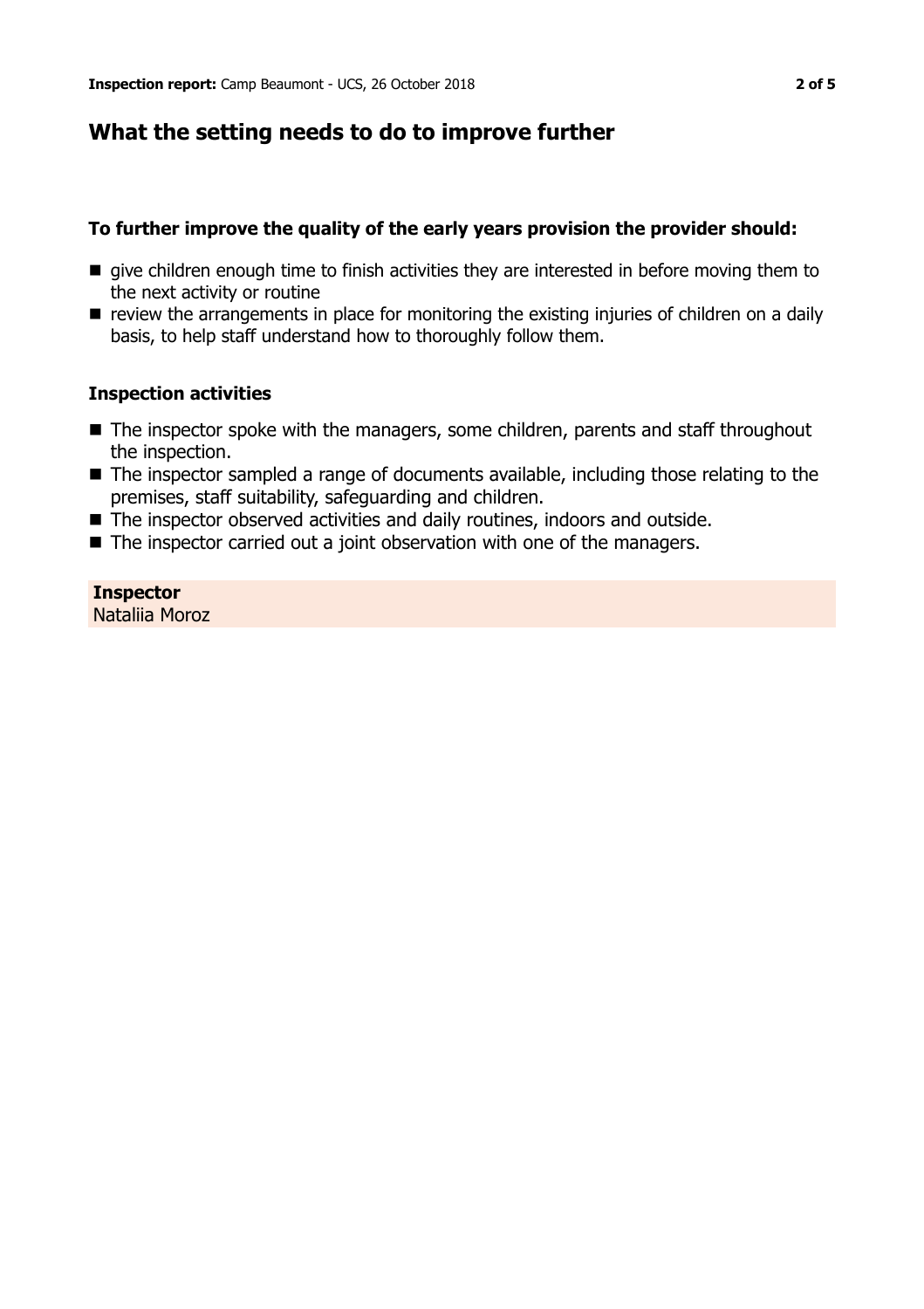# **Inspection findings**

### **Effectiveness of leadership and management is good**

Safeguarding is effective. The provider and the management team follow appropriate recruitment procedures and monitor staff ongoing suitability, including through regular checks and individual discussions. Every member of staff completes child protection training to support their safeguarding knowledge. They know what procedures to follow if they have any concerns about a child's safety or welfare. The managers and staff work effectively together as a team and regularly review their setting, to drive continuous improvement. They take into account parents' and children's views in making their decisions. Parents report that children like attending the camp and staff are always warm and welcoming.

#### **Quality of teaching, learning and assessment is good**

Staff interact with children in a positive way and know when to join in children's activities. They have meaningful discussions and skilfully use questions to help children think for themselves. This also helps children extend their communication skills. Staff enable children to practise their home languages. For example, they sing songs in different languages at greeting time. Staff successfully promote children's social skills and encourage them to participate in group activities. For example, they play ball games, where children say the names of other children. Children benefit from the opportunities to be active throughout the day. They take part in various activities where they run, jump and dance. Activities like these help to help maintain children's good health.

#### **Personal development, behaviour and welfare are good**

The managers and staff provide a caring environment, where all children feel valued and included. Staff know all of the children very well, including their dietary requirements and allergies, and meet their individual needs. Staff praise children's achievements, efforts and ideas. This boosts their confidence and self-esteem. Staff ensure children follow good hygiene routines and regularly drink water, which supports children's health. Children develop good independence skills. For example, they make choices in their play and take care of their own needs. Children are very confident and happy while they play on their own or in a group. They learn to be mindful and cooperative with each other, when playing together.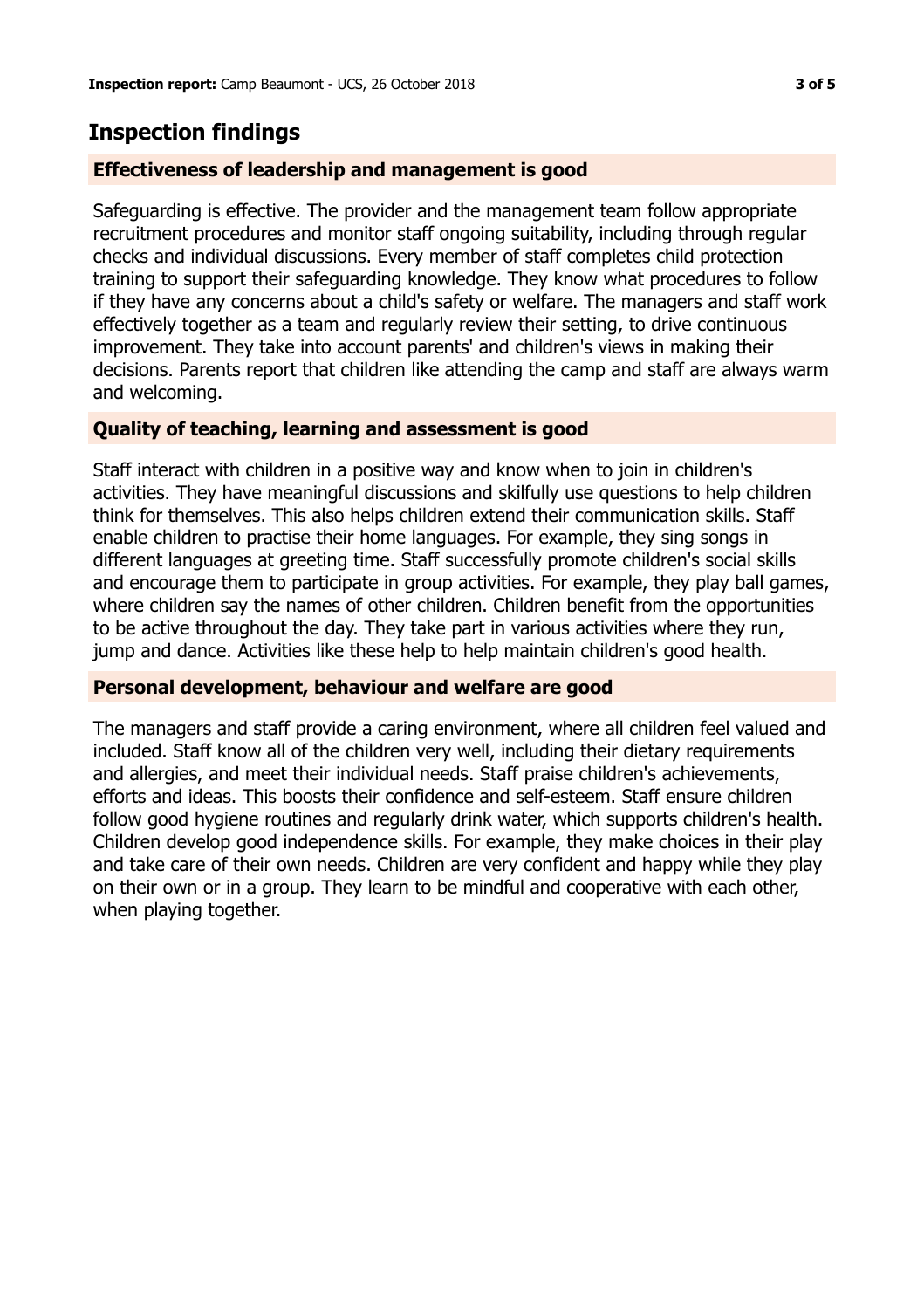## **Setting details**

| Unique reference number                             | EY499724                                                                             |  |
|-----------------------------------------------------|--------------------------------------------------------------------------------------|--|
| <b>Local authority</b>                              | Camden                                                                               |  |
| <b>Inspection number</b>                            | 10077657                                                                             |  |
| <b>Type of provision</b>                            | Out-of-school day care                                                               |  |
| <b>Registers</b>                                    | Early Years Register, Compulsory Childcare<br>Register, Voluntary Childcare Register |  |
| Day care type                                       | Childcare on non-domestic premises                                                   |  |
| <b>Age range of children</b>                        | $3 - 14$                                                                             |  |
| <b>Total number of places</b>                       | 120                                                                                  |  |
| Number of children on roll                          | 62                                                                                   |  |
| Name of registered person                           | CB (Oldco) Limited                                                                   |  |
| <b>Registered person unique</b><br>reference number | RP900819                                                                             |  |
| Date of previous inspection                         | 1 June 2018                                                                          |  |
| Telephone number                                    | 01603851000                                                                          |  |

Camp Beaumont - UCS registered in 2016. It is located in the London Borough of Camden. The setting operates out-of-school provision during the school holidays only, from 8am until 6pm. The provider employs 18 members of staff, nine of whom hold relevant childcare qualifications at level 3 or above.

This inspection was carried out by Ofsted under sections 49 and 50 of the Childcare Act 2006 on the quality and standards of provision that is registered on the Early Years Register. The registered person must ensure that this provision complies with the statutory framework for children's learning, development and care, known as the early years foundation stage.

Any complaints about the inspection or the report should be made following the procedures set out in the quidance *Complaints procedure: raising concerns and making* complaints about Ofsted, which is available from Ofsted's website: www.ofsted.gov.uk. If you would like Ofsted to send you a copy of the guidance, please telephone 0300 123 4234, or email [enquiries@ofsted.gov.uk.](mailto:enquiries@ofsted.gov.uk)